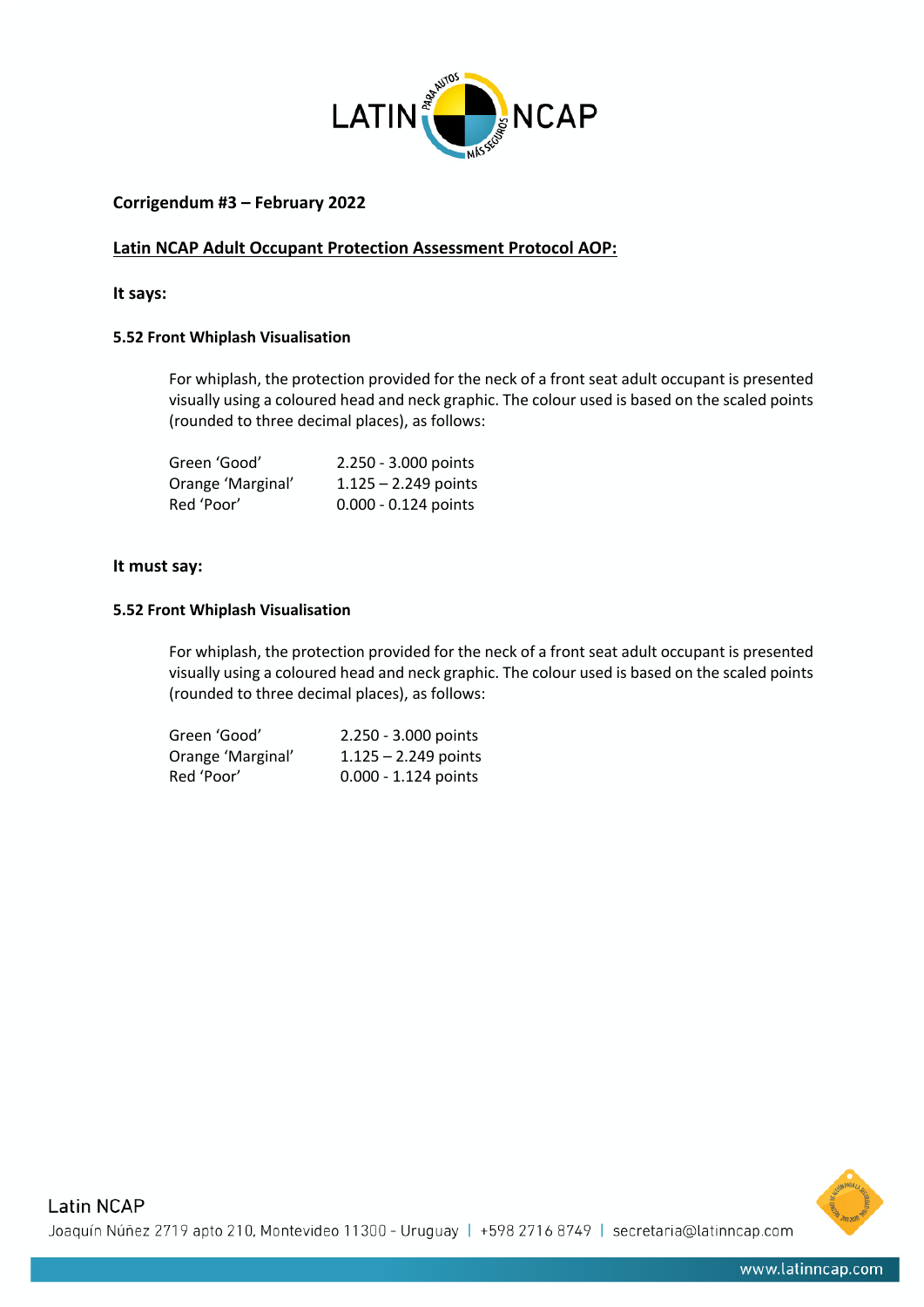

# **Addendum #1 – February 2022**

# **Latin NCAP ASSESSMENT PROTOCOL – OVERALL RATING**

## **It says:**

# 2.2. Fitment Rates

In the case that AEB systems cannot be offered as standalone optional, AEB points can still be scored in the case that AEB is fitted in at least 50% of the units sold in the region across all the variants of the model range. Additionally, at least one variant with AEB must be offered in every Latin American country where the model is sold. This applies only for 2020, 2021 and 2022<sup>3</sup>.

## **It must say:**

## 2.2. Fitment Rates

For 2022, in the case that AEB systems cannot be offered as standalone optional, AEB points can still be scored in the case that AEB is fitted in at least 50% of the units sold in the region across all the variants of the model range. Additionally, at least one variant with AEB must be offered in every Latin American country where the model is sold not considering the exempted markets. For the years 2023 and 2024, AEB fitment of the units sold in the region across all variants of the model must be at least 60% and 70% respectively, and it must be offered in at least two variants in each market not considering the exempted markets.

# **Latin NCAP ASSESSMENT PROTOCOL – CHILD OCUPANT PROTECTION**

#### **It says:**

# 1 INTRODUCTION

[...] This protocol contains several references to i-Size seating positions. Vehicles may qualify for any iSize related rewards provided the relevant i-Size specifications detailed in UN14 and 16, and UN94 are considered further in this protocol […] **It must say:**

# 1 INTRODUCTION

[...] This protocol contains several references to i-Size seating positions. Vehicles may qualify for any i-Size related rewards provided the relevant i-Size specifications detailed in UN14, UN16, UN145, and UN94 are considered further in this protocol […]

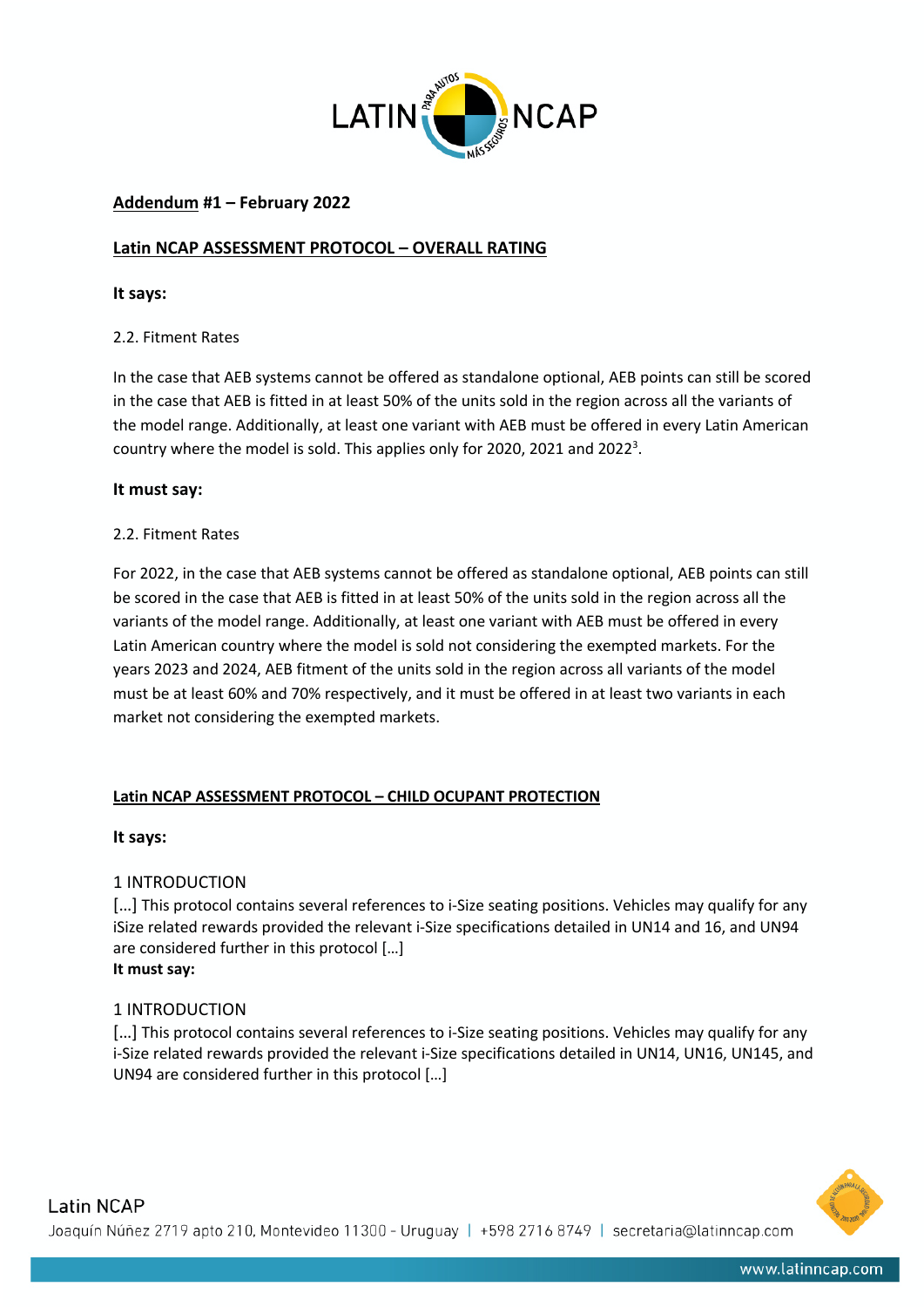

## **It says:**

5.4 ISOFIX Usability

Where two passenger seats are in compliance with the following requirements (detailed in A,B and C simultaneously), up to 2 point shall be awarded to the Child Protection score. If the vehicle is a 2 seater then only the passenger seat(s) is required to meet the requirements.

*CONCEPT: The car must have ISOFIX according to UN regulation, the user of a vehicle equipped with ISOFIX anchorages should be made aware of the existence and location of the anchorages, including Version 1.1.2 May 2020 29 any top tether anchorages.* 

*A) ISOFIX system is present and approved according to UN14*

## **It must say:**

## 5.4 ISOFIX Usability

Where two passenger seats are in compliance with the following requirements (detailed in A, B and C simultaneously), up to 2 points shall be awarded to the Child Protection score. If the vehicle is a 2 seater then only the passenger seat(s) is required to meet the requirements.

*CONCEPT: The car must have ISOFIX according to UN regulation, the user of a vehicle equipped with ISOFIX anchorages should be made aware of the existence and location of the anchorages, including Version 1.1.2 May 2020 29 any top tether anchorages.* 

*A) ISOFIX system is present and approved according to UN14 or UN145*

# **Latin NCAP ASSESSMENT PROTOCOL – PEDESTRIAN PROTECTION**

# **It says:**

# 4.1 Introduction

[...] By the end of 2022, Latin NCAP plans to develop a new AEB VRU protocol adapted to the region's reality based in the Euro NCAP 9.0.2 AEB VRU Assessment Protocol, along with technical working groups composed by technology suppliers and car manufacturers. Until then, the assessment will be based in validation process following manufacturers suggested scenarios under certain conditions. […]

# **It must say:**

# 4.1 Introduction

[…] As of January 2023, Latin NCAP will be assessing AEB VRU performance using *Euro NCAP Assessment Protocol Version 8.12, June 2015* and *Euro NCAP AEB VRU Systems testing protocol Version 1.0.1, June 2015.* Points will be scaled to match Latin NCAP scoring system.



# Latin NCAP

Joaquín Núñez 2719 apto 210, Montevideo 11300 - Uruguay | +598 2716 8749 | secretaria@latinncap.com